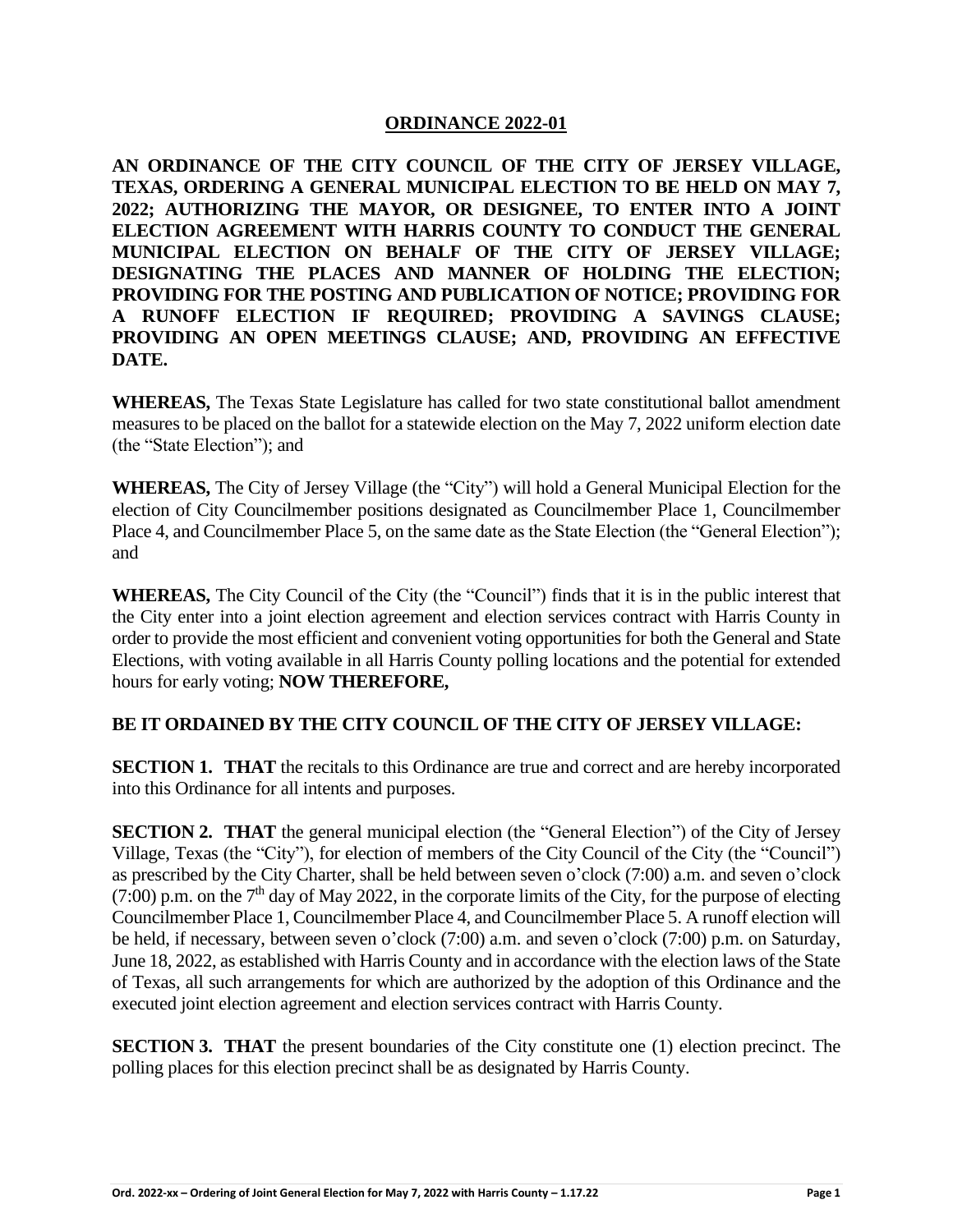**SECTION 4. THAT** the General Election shall be held in accordance with, and shall be governed by, the election laws of the State of Texas. The Council, pursuant to Chapter 271 of the Texas Election Code, authorizes the City Manager to enter into a joint election agreement with Harris County and other participating political subdivisions for this election. The City Secretary, the Mayor, and the City Manager are hereby authorized to perform all duties and take all actions as required by any election services contracts or joint election agreements related to the General Election.

**SECTION 5. THAT** any eligible and qualified person may have his or her name placed upon the official ballot of the General Election as a candidate by submitting an application in accordance with Section 141.031 of the Texas Election Code (the "Application"). The Application must be in writing, signed, and sworn to by the candidate and it must indicate that the candidate swears to the Application. The Application may be filed with the City Secretary beginning on January 19, 2022, but not later than 5:00 p.m. on February 18, 2022. Candidate filings will be accepted in person from 8 a.m. to 5 p.m. Monday through Friday at the Office of the City Secretary, 16327 Lakeview Drive, Jersey Village, Texas 77040; by mail at the Office of the City Secretary, 16327 Lakeview Drive, Jersey Village, Texas 77040; by fax at 713-466-2177; or, by email at [lcoody@jerseyvillagetx.com.](mailto:lcoody@jerseyvillagetx.com)

**SECTION 6. THAT** Harris County shall designate the Main Early Voting Location for early voting for the General Election and shall appoint the Early Voting Clerk and Deputy Early Voting Clerk for early voting in person and voting by mail, who shall, upon approval of an application for ballot by mail related to the General Election, provide balloting materials to the voter in accordance with the election laws of the State of Texas. Applications for ballot by mail (the "ABBM") shall be mailed, faxed, emailed, or delivered by common or contract carrier to:

| <b>By Regular Mail:</b>               | <b>By Common or Contract Carrier:</b> | <b>By Phone:</b>           |
|---------------------------------------|---------------------------------------|----------------------------|
| <b>Isabel Longoria</b>                | Isabel Longoria                       | $(713)$ 755-6965           |
| <b>Harris County Elections Admin.</b> | <b>Harris County Elections Admin.</b> |                            |
| <b>Attn: Elections Division</b>       | 1001 Preston, 4 <sup>th</sup> Floor   | By Fax:                    |
| Post Office Box 1148                  | <b>Houston, TX 77002</b>              | $(713) - 755 - 4983$       |
| Houston, TX 77251-1148                |                                       | $(713) - 437 - 8683$       |
|                                       |                                       | <b>By Email:</b>           |
|                                       |                                       | <b>VBM@HarrisVotes.com</b> |

**SECTION 7. THAT** the deadline to hand-deliver an ABBM is Friday, April 22, 2022. The last day for the early voting clerk to receive applications for a ballot to be voted by mail via mail (regardless of postmarked date), fax, common or contract carrier, or email, is Tuesday, April 26, 2022, in accordance with Section 84.007(c) of the Texas Election Code. If a voter submits an ABBM via fax or email, the Early Voting Clerk must receive an original or a copy with a wet signature via mail within four (4) business days of the submission of the fax or email, in accordance with Section 84.007(b-1) of the Texas Election Code.

**SECTION 8. THAT** the places at which Early Voting by personal appearance shall be conducted shall be designated by Harris County. During the lawful early voting period, the Early Voting Clerk shall keep such locations for early voting open for early voting as required by the Texas Election Code, at a minimum.

**SECTION 9. THAT** voting at the General Election, including early voting, shall be by the use of voting machines; and the ballots of the General Election shall conform to the election laws of the